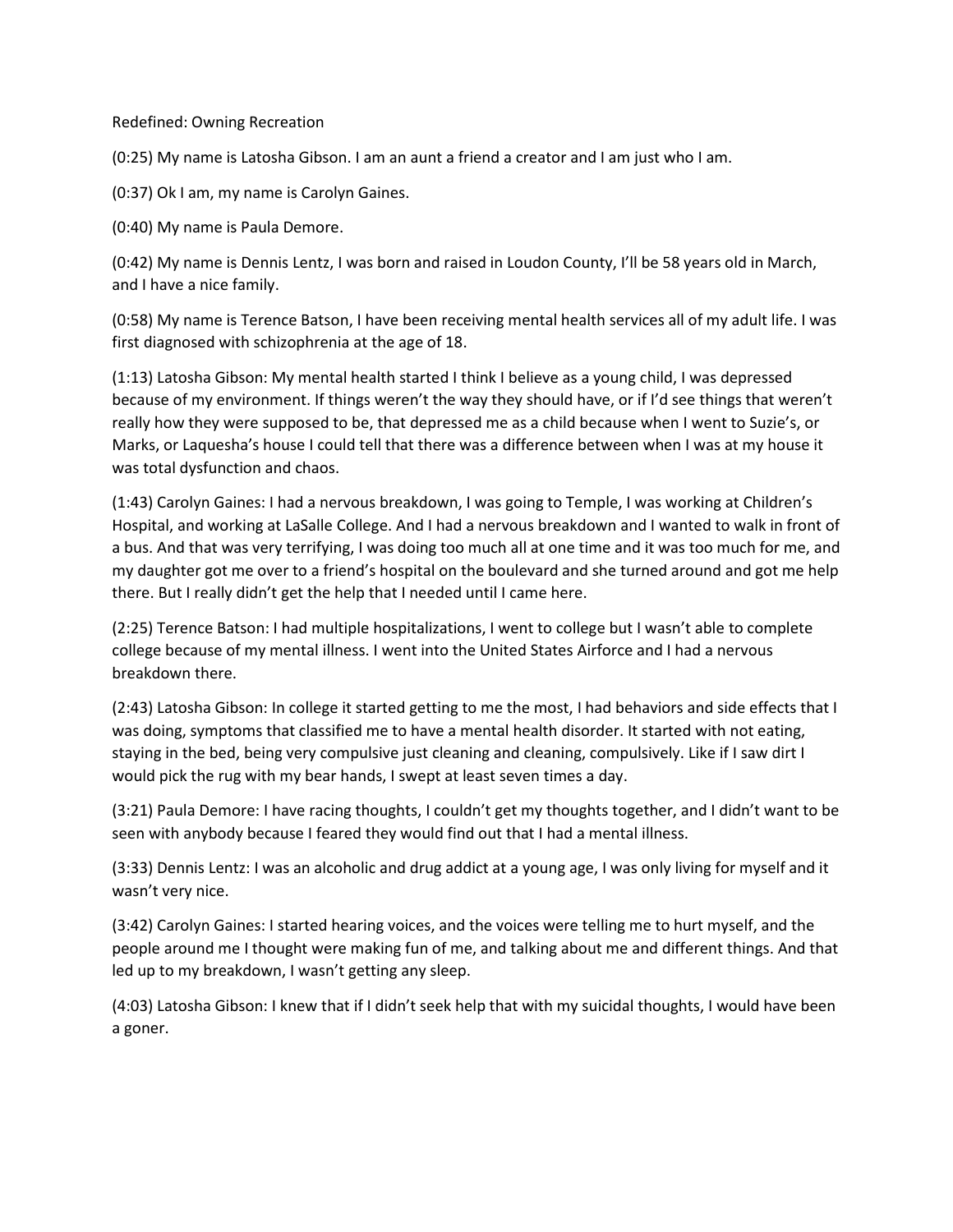(4:09) Paula Demore: What brought me here was my being reclusive in my house, I couldn't go out I couldn't enjoy going out and being with other people. It made me a shut in, people would come to the house and I would say "no I don't want to see anybody". So I went to the program so I could get some help and I could be out of the house, and from being here I've ran into friends and I started talking to them and going places with them, and with Natasha and them , and it really got me going. It got my mind going I wasn't thinking in weird ways and my thoughts were connecting and I really felt good about myself.

(5:02) Dennis Lentz: Natasha and I got along real well, we work well with each other. She taught me a lot and I'm sure she learned from me, she taught me how to get out in the community and do things on my own, and to observe everything around me and what I like and what I don't like I don't have to accept.

(5:24) Paula Demore: Ok me and Natasha would go out every week to the library and look up places to go like the park and stuff. We went to one of the parks, Dilworth Park one day and there was a concert going on and we got something to eat and a soda and we watched the concert and then went home.

(5:54) Latosha Gibson: My godmother she came into my life she was an angel sent to me, and she introduced me to the community. How I was to give back and keep my mind busy and use my mind in a positive way.

(6:00) Terence Batson: Another thing I like to do, well one thing I used to like to do when I was younger was, I felt very creative and I used to write song lyrics and poems

(6:12) Latosha Gibson: Singing played a big part in my life. Singing saved part of me. Lyrics of songs really spoke life to dead areas in my life.

(6:28) Paula Demore: I draw portraits and I paint watercolors.

(6:34) Peter: And when do you do this art?

(6:36) Paula Demore: Whenever I can find opportunity to do it at home or someplace else. I used to draw rock stars faces in pencil.

(6:46) Carolyn Gaines: Our community, getting out into the community, going to church, different places, going out with my peers, and different people so I can turn around and try to be as active as I can normally be

(7:03) Paula Demore: I met this one girl who has the same problem that I do at church, and it was Palm Sunday and we talked to her and she said, "Yeah I come to church even by myself and I meet people who want to be my friend."

(7:20) Terence Batson: And another thing that I do is I'm very involved with a church. Back when I was having some difficulty, back around 2003, you know, I had a battle with addiction again, and I went back into treatment myself. In the process of doing that I was at a facility where the owner of the facility was a member of a church and he made it mandatory for people who lived in the house to go to the church. I went to this church and I fell in love with it, you know I loved it, and I just continued to go.

(8:02) Carolyn Gaines: I learn something every day when I come and present things to the class and at the community meeting. Because you learn something, you know? You're never too big to learn